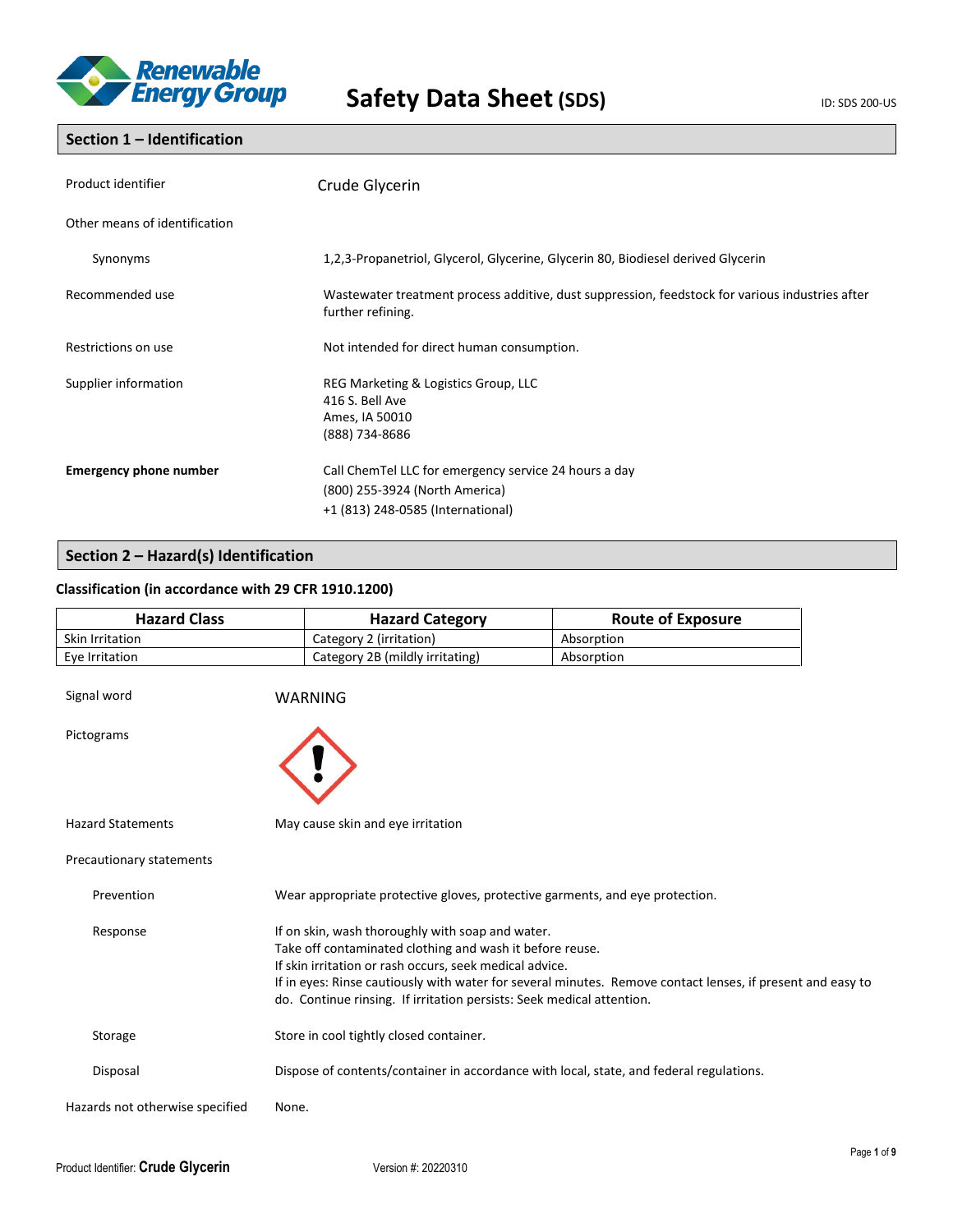

Ingredient(s) with unknown acute toxicity (if ≥ 1%)

This product is not classified based on testing of the mixture as a whole. Up to 95% of the mixture consists of ingredient(s) of unknown acute toxicity.

## **Section 3 – Composition / Information on Ingredients**

*Note: This SDS represents a product with batch-to-batch variability and/or a group of substantially similar mixtures*

| <b>Chemical Name</b>   | <b>Common Name &amp; Synonyms</b> | <b>CAS number</b> | % of product |
|------------------------|-----------------------------------|-------------------|--------------|
| Glycerol               | Glycerin, glycerine               | $56 - 81 - 5$     | 60-100       |
| Water                  | Water, $H20$                      | 7732-18-5         | $5 - 30$     |
| Sodium chloride (NaCl) | Salt, NaCl                        | 7647-14-5         | $5 - 10$     |
| Methyl alcohol         | Methanol                          | 67-56-1           | < 0.5        |

## **Section 4 – First-Aid Measures**

First-aid measures for exposure

| Inhalation                                   | Move to fresh air.                                                                                                                                                         |
|----------------------------------------------|----------------------------------------------------------------------------------------------------------------------------------------------------------------------------|
| Skin                                         | Wash affected skin with soap and water.                                                                                                                                    |
| Eyes                                         | Rinse cautiously with water for several minutes. Remove contact lenses, if present and easy to do.<br>Continue rinsing. If eye irritation persists: Get medical attention. |
| Ingestion                                    | Take off contaminated clothing and wash it before reuse.                                                                                                                   |
| Most important symptoms / effects            |                                                                                                                                                                            |
| Acute                                        | May cause eye and skin irritation.                                                                                                                                         |
| Delayed / Chronic                            | No information available.                                                                                                                                                  |
| Indication of immediate medical<br>attention | Treat symptomatically and supportively.                                                                                                                                    |
| Special treatment needed, if<br>necessary    | No special treatment identified.                                                                                                                                           |

## **Section 5 – Fire-Fighting Measures**

| Suitable extinguishing media                  | Water mist, firefighting foam, dry chemical, carbon dioxide, or clean extinguishing agents (such as<br>Halon or Halotron).                                                                                |  |
|-----------------------------------------------|-----------------------------------------------------------------------------------------------------------------------------------------------------------------------------------------------------------|--|
| Unsuitable extinguishing media                | Do not use a solid water stream, as it may scatter and spread the fire.                                                                                                                                   |  |
| Specific hazards arising from the<br>chemical | May burn if heated, but does not readily ignite.                                                                                                                                                          |  |
|                                               | Materials saturated with this product, such as oily rags, used oil dri, soaked insulation pads, etc., may<br>spontaneously combust due to product decomposition in the presence of oxygen. Place all such |  |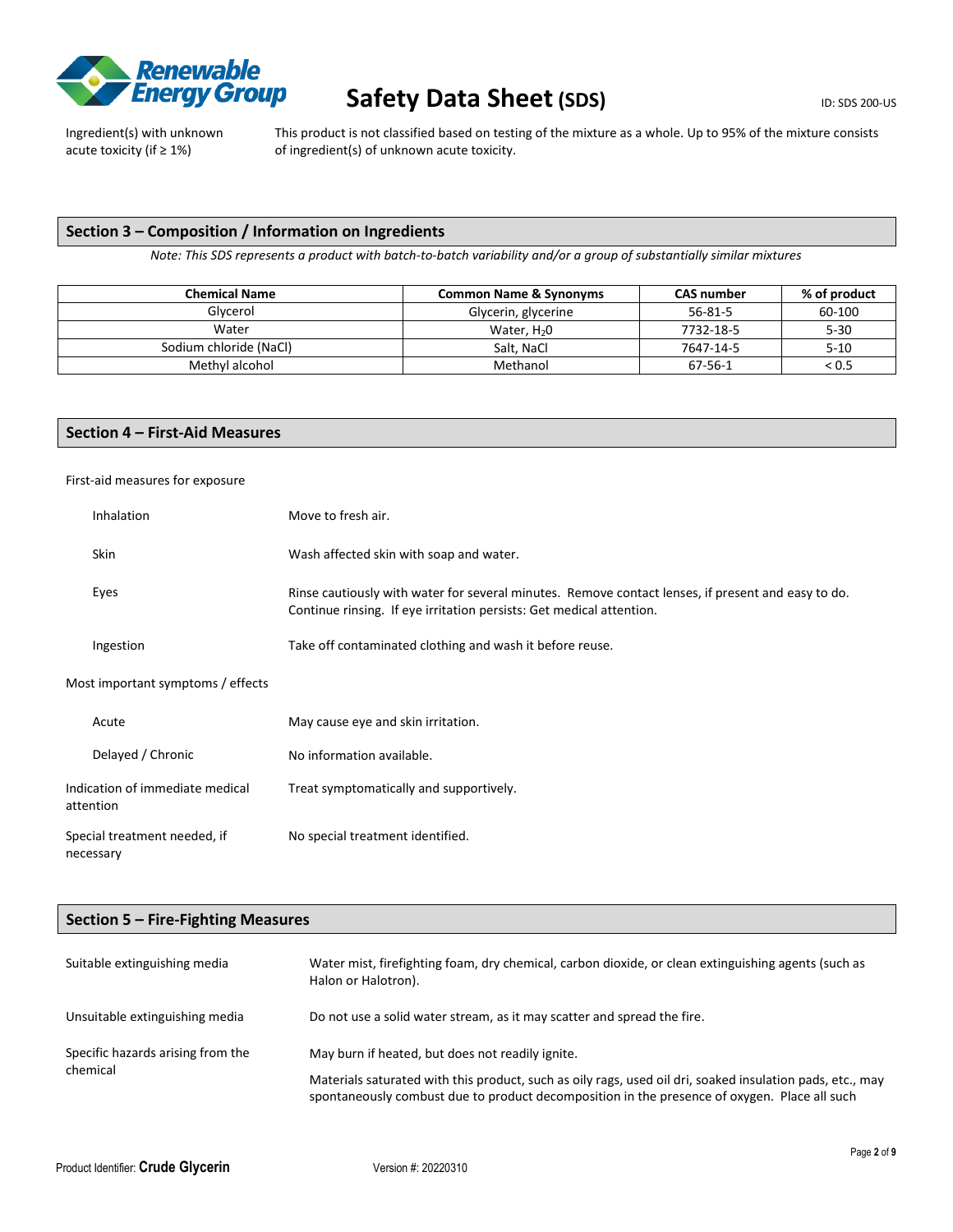

materials into appropriate oily waste containers (such as metal cans with metal lids or oily waste dumpsters with lids), and dispose of according to local, state, and federal regulations.

Hazardous combustion products include

Carbon monoxide, carbon dioxide, nitrogen oxides, and hydrocarbons.

Protective equipment and precautions for firefighters Incipient stage fires may be controlled with a portable fire extinguisher. For fires beyond the incipient stage, evacuate all unnecessary personnel. Emergency responders in the immediate area should wear standard firefighting protective equipment, including self-contained breathing apparatus (SCBA) and full bunker gear. In case of external fires in proximity to storage containers, use water spray to keep containers cool, if it can be done safely. Prevent runoff from entering streams, sewers, storm drains, or drinking water supply.

### **Section 6 – Accidental Release Measures**

| Personal precautions, protective<br>equipment, and emergency procedures | Keep all sources of ignition away from spill. Wear protective garments, impervious oil resistant<br>boots, protective chemical-resistant gloves, and safety glasses. If product has been heated, wear<br>appropriate thermal and chemical protective equipment. If splash is a risk, wear splash resistant<br>goggles and face shield. Shut off source of spill, if safe to do so. Contain spill to the smallest area<br>possible. Isolate immediate hazard area and remove all nonessential personnel. Prevent spilled<br>product from entering streams, sewers, storm drains, unauthorized treatment drainage systems, and<br>natural waterways. Place dikes far ahead of the spill for later recovery and disposal. Immediate<br>cleanup of any spill is recommended. If material spills into or upon any navigable waters and<br>causes a film or sheen on the surface of the water, immediately notify the National Response<br>Center at 1-800-424-8802. |  |
|-------------------------------------------------------------------------|----------------------------------------------------------------------------------------------------------------------------------------------------------------------------------------------------------------------------------------------------------------------------------------------------------------------------------------------------------------------------------------------------------------------------------------------------------------------------------------------------------------------------------------------------------------------------------------------------------------------------------------------------------------------------------------------------------------------------------------------------------------------------------------------------------------------------------------------------------------------------------------------------------------------------------------------------------------|--|
| Methods for containment and clean-up                                    |                                                                                                                                                                                                                                                                                                                                                                                                                                                                                                                                                                                                                                                                                                                                                                                                                                                                                                                                                                |  |
| Small spill / incidental release                                        | Small spills can be cleaned up with a properly rated vacuum system, absorbent inert media (oil dri,<br>sand, or earth), or absorbent pads. Use soapy water or degreaser to remove oily residue from the<br>affected area, then rinse area with water. Place saturated materials in an appropriate oily waste<br>container (metal can with a metal lid or an enclosed oily waste dumpster), and dispose of according<br>to local, state, and federal regulations.                                                                                                                                                                                                                                                                                                                                                                                                                                                                                               |  |
| Large spill / release                                                   | A spill remediation contractor with oil booms and skimmers may be needed for larger spills or spills<br>that come into contact with a waterway or sensitive wetland. Recover as much product as possible<br>by pumping it into totes or similar intermediate containers. Remove any remaining product with a<br>properly rated vacuum system, absorbent inert media (oil dri, sand, or earth), or absorbent pads.<br>Use soapy water or degreaser to remove oily residue from the affected area, then rinse area with<br>water. Place saturated materials in an appropriate oily waste container (metal can with a metal lid or<br>an enclosed oily waste dumpster), and dispose of according to local, state, and federal regulations.                                                                                                                                                                                                                        |  |
| Other information                                                       | Materials saturated with this product, such as oily rags, used oil dri, soaked insulation pads, etc., may<br>spontaneously combust due to product decomposition in the presence of oxygen. Place all such<br>materials into appropriate oily waste containers (such as metal cans with metal lids or oily waste<br>dumpsters with lids), and dispose of according to local, state, and federal regulations.                                                                                                                                                                                                                                                                                                                                                                                                                                                                                                                                                    |  |

## **Section 7 – Handling and Storage**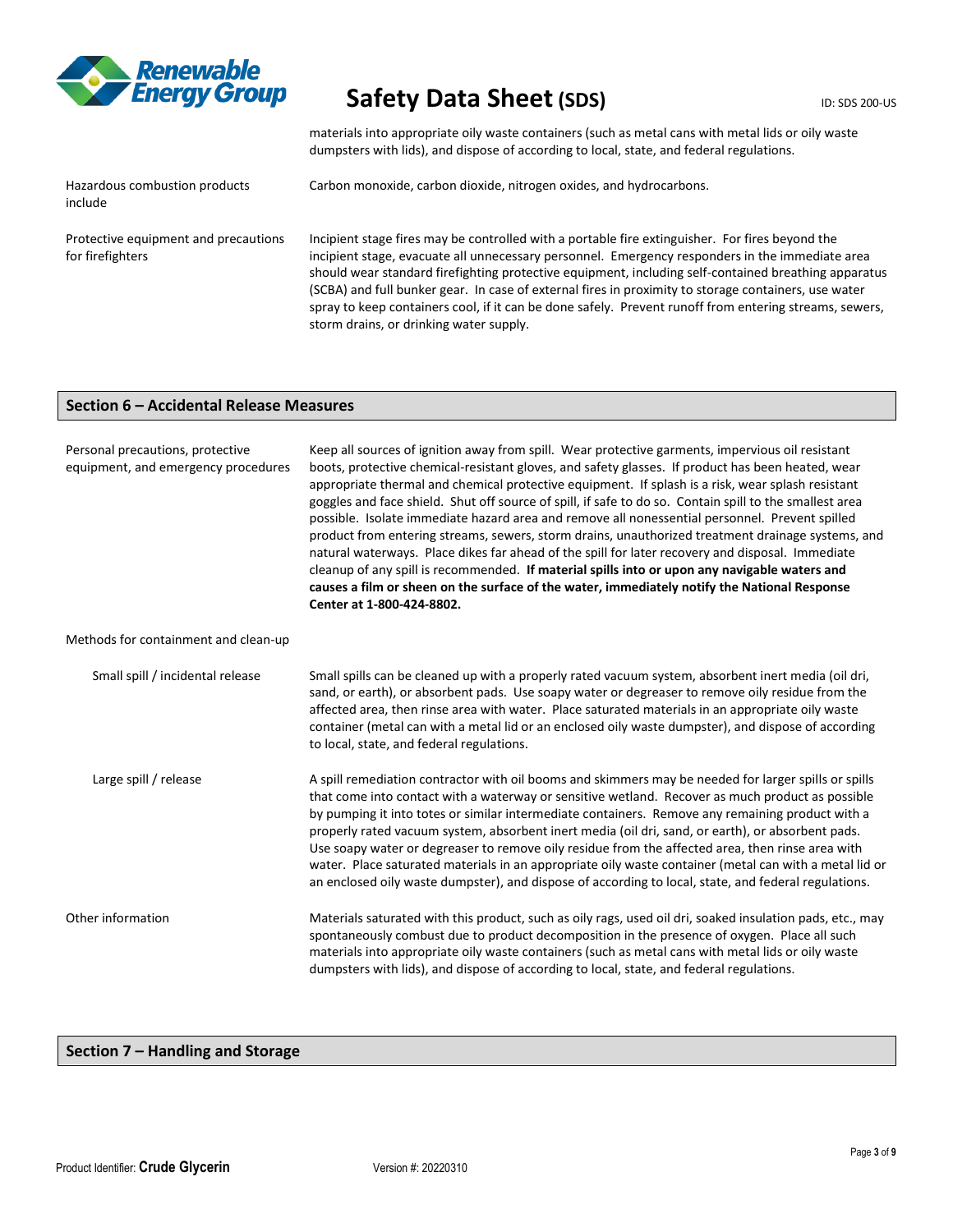

Precautions for safe handling Store the product in a cool dry place, in a tightly closed container. When transferring product, use pipes, hoses, and tanks that are electrically bonded and grounded to prevent the accumulation of static electricity. Storage tanks should have an appropriate ventilation and pressure relief system.

Conditions for safe storage, including incompatibilities

Keep away from strong oxidizing agents, strong reducing agents, strong acids, and strong bases.

## **Section 8 – Exposure Controls / Personal Protection**

#### Precautions for safe handling

Component exposure limits The following constituents are the only constituents of the product which have a PEL, TLV or other

recommended exposure limit. At this time, the other constituents have no known exposure limits. Component CAS # OSHA PEL ACGIH TLV Respirable Fraction Glycerol 56-81-5 and 15mg/m<sup>3</sup> for glycerin mist  $10$  mg/m<sup>3</sup> 5 mg/m<sup>3</sup> (TWA) for glycerin mist Appropriate engineering controls Keep product enclosed in primary containment (hoses, pipes, tanks, etc.) to avoid contact with skin. Handle in accordance with good industrial hygiene and safety practices.

Individual Protection Measures

### Personal protective equipment

Eyes / face Wear safety glasses. If splash potential exists, use splash resistant goggles and a face shield. Skin Wear disposable nitrile or other similar chemical-resistant gloves for incidental contact. For more substantial contact, wear thicker nitrile or other similar chemical-resistant gloves. Wear protective garments, such as a chemical apron, chemical resistant coveralls, or chemical resistant coat and pants, along with impervious oil-resistant boots. Remove soaked protective equipment, decontaminate with soapy water, and rinse thoroughly before reuse. **Note**: product will cause natural rubbers to degrade at a very rapid rate. Such protective equipment will need to be carefully inspected after decontamination to see if it is still in serviceable condition. Any defective or worn out equipment should be immediately discarded. Respiratory **CSHA PEL for glycerin mist is 15 mg/m<sup>3</sup> TWA.** Appropriate organic vapor or supplied air respiratory protection may be worn if irritation or discomfort is experienced. Respiratory protection must be

provided and used in accordance with all local, state, and federal regulations.

### **Section 9 – Physical and Chemical Properties**

| <b>Appearance - Physical State:</b> | Liquid to viscous liquid    | <b>Appearance - Color:</b>                | Colorless to brown liquid       |
|-------------------------------------|-----------------------------|-------------------------------------------|---------------------------------|
| Odor:                               | Mild oil odor               | <b>Odor Threshold:</b>                    | No information available        |
| pH:                                 | $3.5 - 7.5$ pH              | <b>Melting/Freezing Point:</b>            | $<$ 0° C ( $<$ 32° F)           |
| <b>Boiling Point/Range:</b>         | No information available    | <b>Flash Point:</b>                       | 176° C / 350° F                 |
| <b>Evaporation Rate:</b>            | No information available    | Flammability (solid/gas):                 | No information available        |
| LFL:                                | No information available    | UFL:                                      | No information available        |
| <b>Vapor Pressure:</b>              | No information available    | <b>Vapor Density:</b>                     | No information available        |
| Relative Density @ 15°C:            | No information available    | <b>Volatile Organic Compounds:</b>        | < 0.5% (residual methanol only) |
| Solubility $(H20)$ :                | Partially miscible in water | Solubility (other):                       | No information available        |
| <b>Auto Ignition Temp.:</b>         | No information available    | <b>Decomposition Temp.:</b>               | No information available        |
| Viscosity @ 40° C:                  | 21 cP                       | Partition coefficient (n-octanol/water) : | No information available        |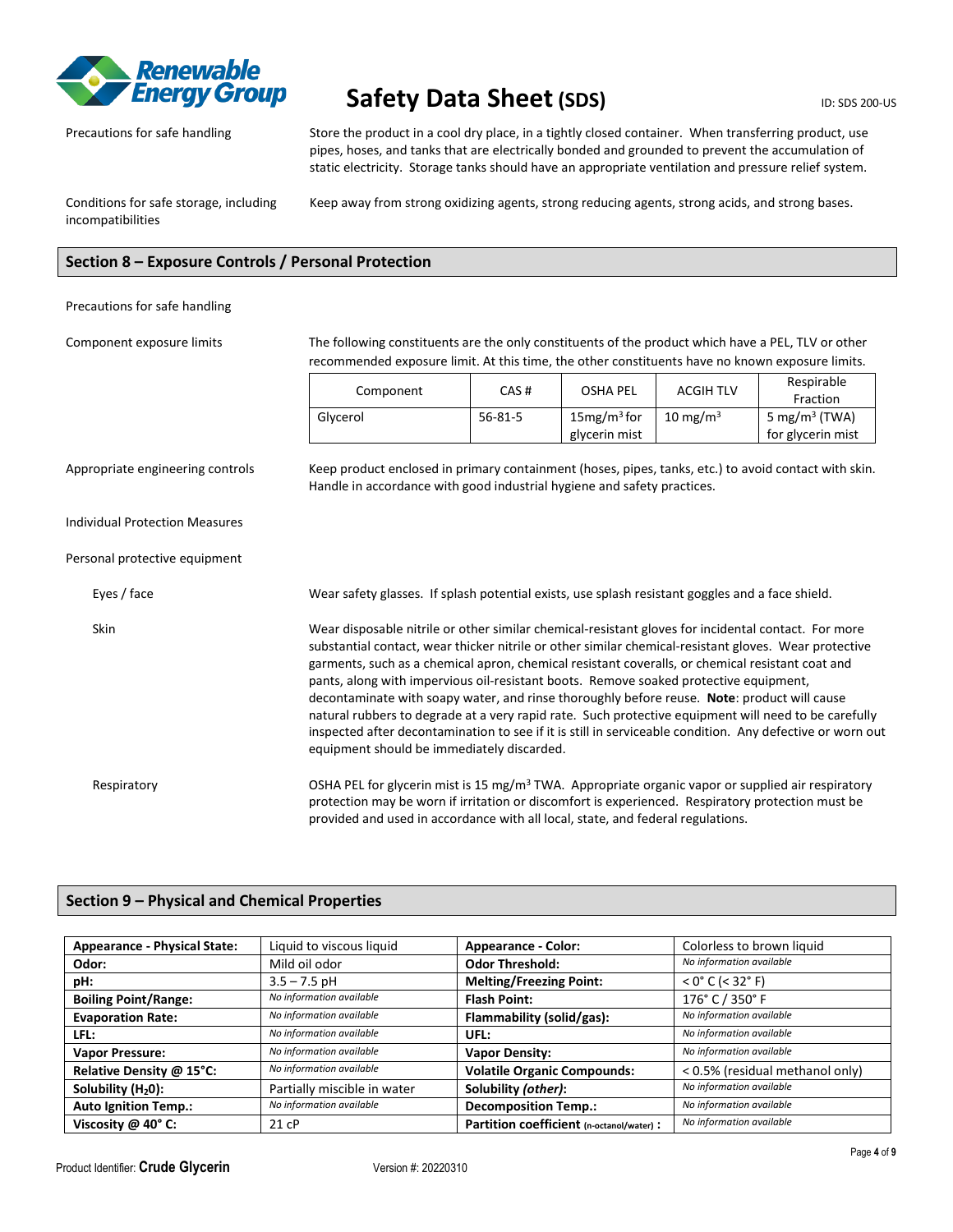

**Density:** 1.26 @ 20° C **Molecular Weight:** 92.09382 g/mol

Product Identifier: Crude Glycerin Version #: 20220310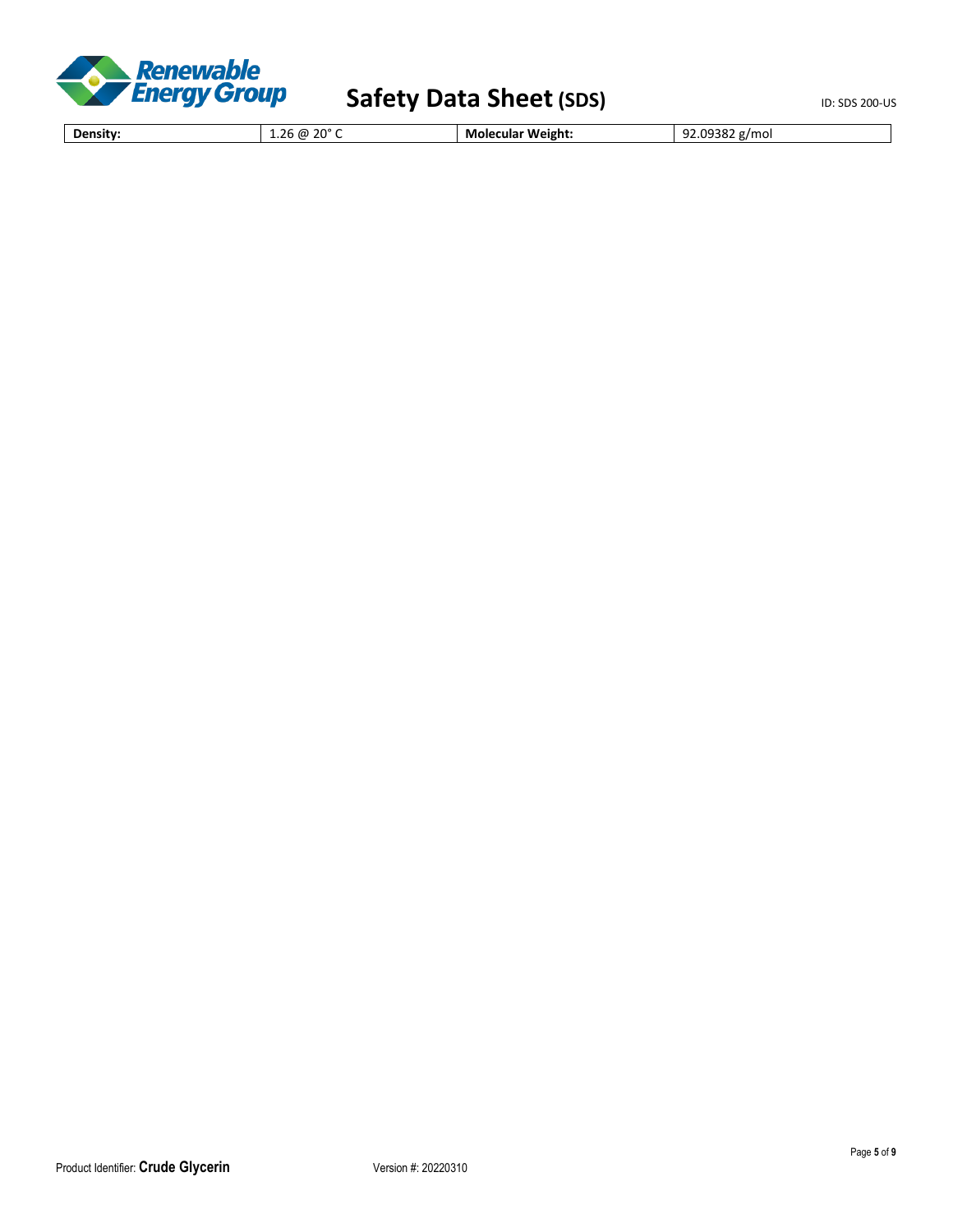

# **Section 10 – Stability and Reactivity**

| Reactivity                         | When handled and stored appropriately, no dangerous reactions are known.                                                                                                                                                          |
|------------------------------------|-----------------------------------------------------------------------------------------------------------------------------------------------------------------------------------------------------------------------------------|
| Chemical stability                 | Stable in closed containers at room temperature under normal storage and handling conditions.                                                                                                                                     |
| Possibility of hazardous reactions | When handled and stored appropriately, no dangerous reactions are known.                                                                                                                                                          |
|                                    | See Sections 5 and 6 regarding spontaneous combustion of product-saturated absorbent materials.                                                                                                                                   |
| Conditions to avoid                | Ignition sources, accumulation of static electricity, heating product to its flash point, or allowing the<br>product to cool below its melting point (otherwise it may solidify and not be transferable until it is<br>reheated). |
| Incompatible materials             | Keep away from strong oxidizing agents, strong reducing agents, strong acids, and strong bases.                                                                                                                                   |
| Hazardous decomposition products   | Carbon oxides, hydrogen sulfide, nitrogen oxides, and hydrocarbons.                                                                                                                                                               |

# **Section 11 – Toxicological Information**

| Likely routes of exposure           | Absorption, ingestion, and inhalation.                                                            |
|-------------------------------------|---------------------------------------------------------------------------------------------------|
| Symptoms                            |                                                                                                   |
| Inhalation                          | Coughing or irritation.                                                                           |
| Ingestion                           | Nausea, vomiting, or feeling unwell.                                                              |
| Skin contact                        | Hot product or prolonged exposure may cause redness or irritation to skin.                        |
| Eye contact                         | Mechanical irritation may cause tearing or blurred vision.                                        |
| Acute toxicity                      |                                                                                                   |
| Oral                                | LD50 > 23,000 mg/kg (rat).                                                                        |
| Dermal                              | LD50 > 18,700 mg/kg bw (rabbit).                                                                  |
| Inhalation                          | No information was available.                                                                     |
| Skin corrosion / irritation         | Experience has shown crude glycerin may be mildly irritating to skin.                             |
| Serious eye damage / eye irritation | Experience has shown crude glycerin may be mildly irritating to the eyes.                         |
| Sensitization (Respiratory or Skin) | Available data indicated that glycerol is not likely to be a skin sensitizer.                     |
| Germ cell mutagenicity              | Available data indicated that glycerol is not likely to cause germ cell mutagenicity.             |
| Carcinogenicity                     | Available data indicated that glycerol is not listed as a carcinogen (IARC monograph, NTP, OSHA). |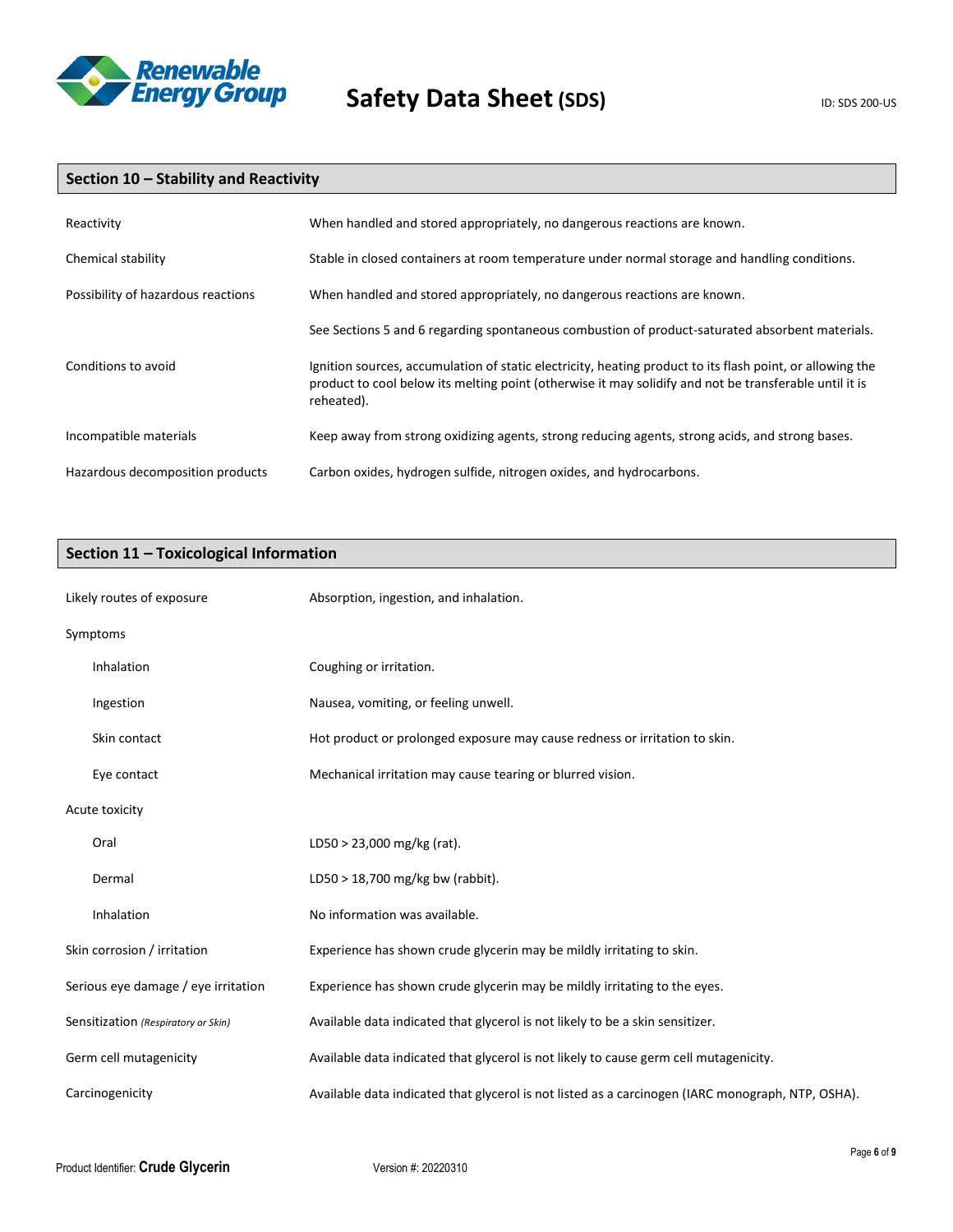

| Component carcinogenicity             | Not applicable.           |  |
|---------------------------------------|---------------------------|--|
| Reproductive / developmental toxicity | No information available. |  |
| Specific target organ toxicity        |                           |  |
| Single exposure                       | No information available. |  |
| Repeated exposure                     | No information available. |  |
| Aspiration hazard                     | No information available. |  |

# **Section 12 – Ecological Information**

### Acute ecotoxicity - short-term exposure

| Fish                          | LC50 = 51000 - 57000 mg/L (Oncorhynchus mykiss 96 h) – Glycerol<br>LC50 = 13200 mg/L (Oncorhynchus mykiss 96 h) - Methanol<br>NA - Sodium Chloride (NaCl) |
|-------------------------------|-----------------------------------------------------------------------------------------------------------------------------------------------------------|
| Invertebrates                 | $EC50 > 500$ mg/L 24 h – Glycerol<br>EC50 = 1000 mg/L 48 h - Sodium Chloride (NaCl)                                                                       |
| Algae                         | No information available.                                                                                                                                 |
| Persistence and degradability | Product is readily biodegradable.                                                                                                                         |
| Bioaccumulative potential     | Accumulation in organisms is not to be expected.                                                                                                          |
| Mobility in soil              | Will likely be mobile in the environment due to its water solubility but will likely degrade over time.                                                   |
| Other adverse effects         | No information available.                                                                                                                                 |

| $h$<br>∴n≀<br>шса<br><b>ים וופ</b> | $-0c$<br>Pow             |
|------------------------------------|--------------------------|
| Choroc                             | $\overline{\phantom{a}}$ |
| - 1                                | .                        |
| Meth                               | ___                      |
| alcoho                             | -                        |
| $\sim$                             | י.ט                      |

# **Section 13 – Disposal Considerations**

| Disposal (waste / unwanted product) | This material, as supplied, is not a hazardous waste according to Federal regulations (40 CFR 261).<br>This material could become a hazardous waste if chemical additions are made to this material, or if<br>the material is processed or otherwise altered. Consult 40 CFR 261 to determine whether the altered<br>material is a hazardous waste. Consult the appropriate local, state, regional, or federal regulations<br>for additional requirements. |
|-------------------------------------|------------------------------------------------------------------------------------------------------------------------------------------------------------------------------------------------------------------------------------------------------------------------------------------------------------------------------------------------------------------------------------------------------------------------------------------------------------|
| Disposal (containers with residue)  | Dispose of all containers with residue according to local, state, regional, and federal regulations.                                                                                                                                                                                                                                                                                                                                                       |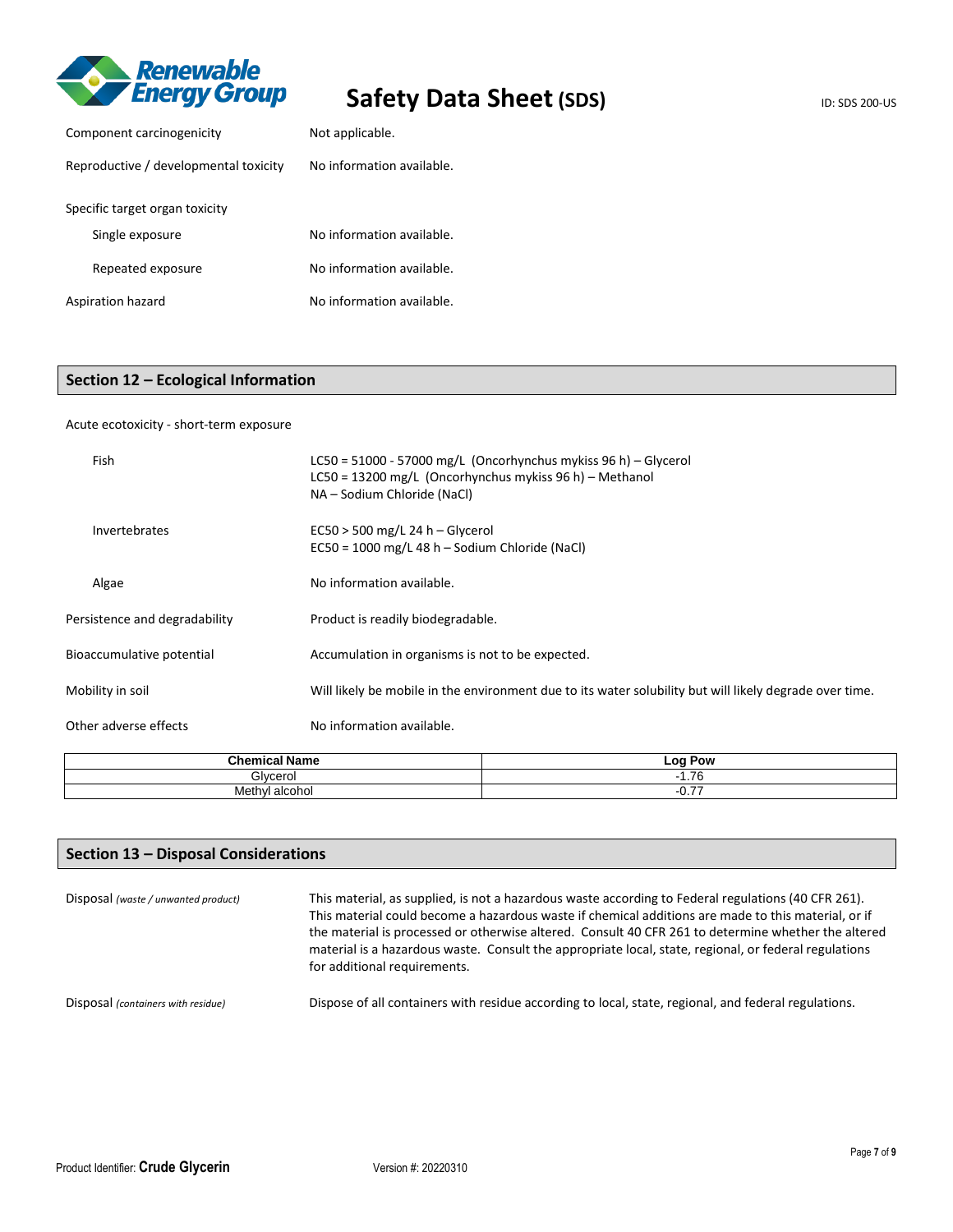

**Section 14 – Transport Information**

### **DOT**

| <b>ID Number</b>                         | Not Regulated as a hazardous material |
|------------------------------------------|---------------------------------------|
| UN Proper Shipping Name                  | Not Regulated as a hazardous material |
| Transport Hazard Class(es)               | Not Regulated as a hazardous material |
| Packing Group                            | Not Regulated as a hazardous material |
| Placard                                  | Not Regulated as a hazardous material |
| Marine Pollutant                         | No                                    |
| <b>Transport in Bulk Requirements</b>    | Not Regulated as a hazardous material |
| <b>Special Transportation Provisions</b> | Not Regulated as a hazardous material |
| Special Note                             | Not Regulated as a hazardous material |
| Shipping Label                           | None                                  |
| Placard                                  | None                                  |
| (Shipment by truck or rail in bulk)      |                                       |

## **Section 15 – Regulatory Information**

#### **Inventory Listings**

| <b>DSL</b>  | $\boxtimes$ Listed $\Box$ Exempt |
|-------------|----------------------------------|
| <b>TSCA</b> | $\boxtimes$ Listed $\Box$ Exempt |

### **U.S. Federal Regulations**

**CERCLA**: This material, as supplied, does not contain any chemicals regulated as hazardous substances under the Comprehensive Environmental Response Compensation and Liability Act (CERCLA) (40 CFR 302) or the Superfund Amendments and Reauthorization Act (SARA) (40 CFR 355). There may be specific reporting requirements at the local, regional, or state level pertaining to releases of this material.

**Clean Water Act:** This product does not contain any chemicals regulated as toxic pollutants pursuant to the Clean Water Act (40 CFR 401.15) when used as recommended.

### **SARA 311/312 Hazard Categories:**

| <b>Hazard Class</b>                                                    |
|------------------------------------------------------------------------|
| Skin Irritation                                                        |
| Eye Irritation                                                         |
| $\Box$ Hazard Not Otherwise Classified (HNOC) – see Section 2 for more |
| information                                                            |

**SARA 313**: Section 313 of Title III of the Superfund Amendments and Reauthorization Act of 1986 (SARA). This product contains the following chemical(s) subject to the reporting requirements of the Act and Title 40 of the Code of Federal Regulations, Part 372:

| <b>Chemical Name</b> | <b>CAS-No</b>           | Weight % | <b>SARA 313</b><br>242<br><b>Threshold</b><br>Values % |
|----------------------|-------------------------|----------|--------------------------------------------------------|
| alcohol<br>√Methyl.  | $-56-$<br>$\sim$<br>ס ו | <0. .    | ט.ו                                                    |